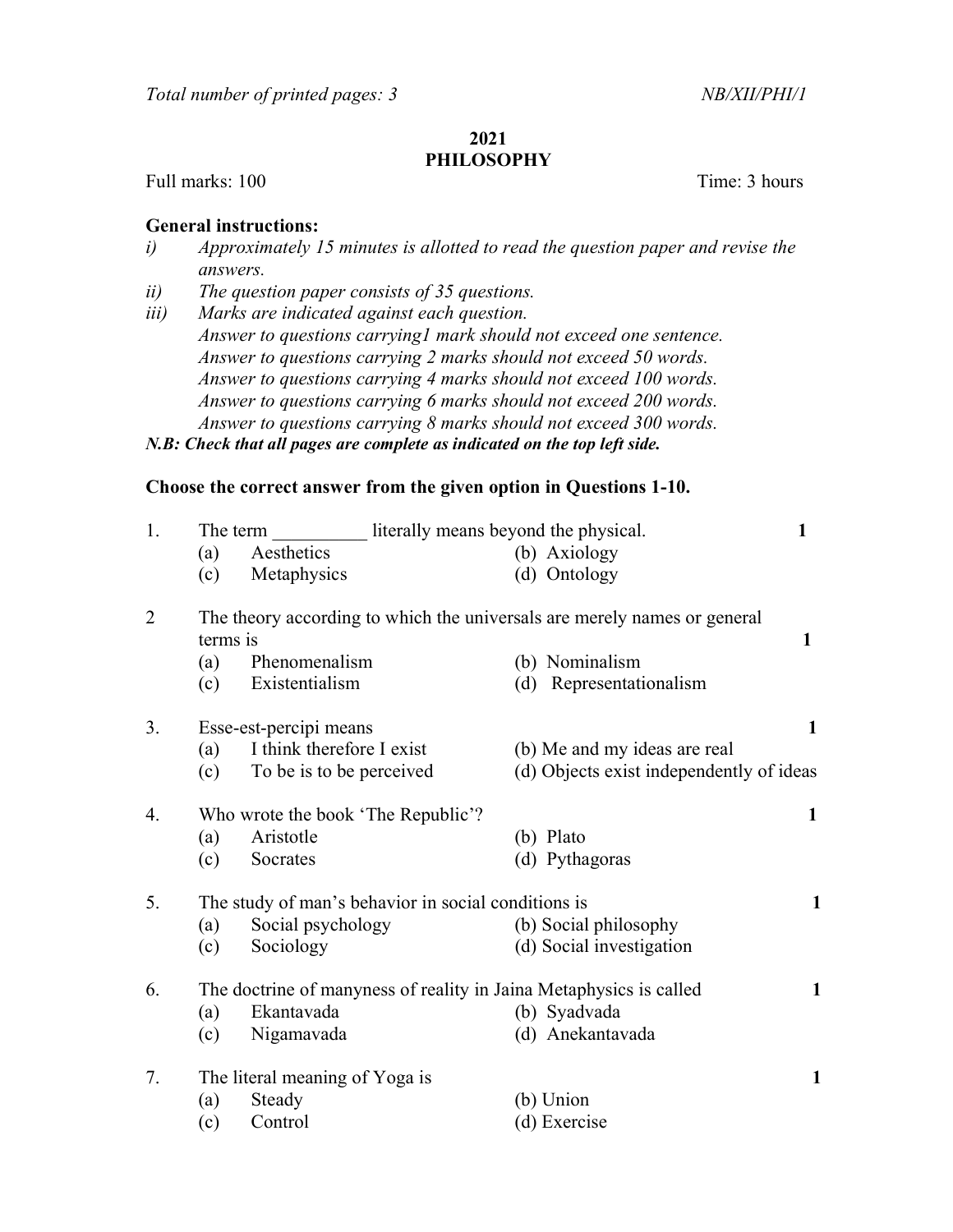(2) NB/XII/PHI/1

| 8.  | Svartha Anumana means<br>Inference for oneself<br>(b) Fallacy of Inference<br>(a)<br>(d) Centre of Inference<br>Inference for otherself<br>(c) | $\mathbf{1}$            |  |  |  |
|-----|------------------------------------------------------------------------------------------------------------------------------------------------|-------------------------|--|--|--|
| 9.  | derivation.<br>The word "theology" is a<br>(b) Greek<br>Latin<br>(a)<br>(c)<br>Arabic<br>(d) Hebrew                                            | $\mathbf{1}$            |  |  |  |
| 10. | The sacred texts of Judaism is<br>Bhagavad Gita<br>(b) Bible<br>(a)<br>The Analects<br>(d) Torah<br>(c)                                        | $\mathbf{1}$            |  |  |  |
|     | <b>Answer the following Questions</b>                                                                                                          |                         |  |  |  |
| 11. | What is the origin of philosophy?                                                                                                              |                         |  |  |  |
| 12. | Name two prominent empiricists.                                                                                                                |                         |  |  |  |
| 13. | What are the types of Ethics?                                                                                                                  |                         |  |  |  |
| 14. | Define Sociology.                                                                                                                              |                         |  |  |  |
| 15. | What is perception according to Nyaya?                                                                                                         |                         |  |  |  |
| 16. | How does Paul Tillich define religion?                                                                                                         |                         |  |  |  |
| 17. | Bring out the differences between science and philosophy.                                                                                      |                         |  |  |  |
| 18. | Explain Descartes method of ideas.                                                                                                             |                         |  |  |  |
| 19. | Distinguish between primary and secondary qualities.                                                                                           |                         |  |  |  |
| 20. | Briefly explain the nature of social philosophy.                                                                                               |                         |  |  |  |
| 21. | Is Indian philosophy pessimistic? Support your answer.<br>$\overline{\mathbf{4}}$                                                              |                         |  |  |  |
| 22. | What are the criticisms put forward against the cosmological argument?                                                                         | $\overline{\mathbf{4}}$ |  |  |  |
|     | Answer any five from questions 23 - 30                                                                                                         |                         |  |  |  |
| 23. | What are the methods of philosophy? Explain any two.<br>$3+3=6$                                                                                |                         |  |  |  |
| 24. | Compare and contrast realism and idealism as a theory of realistics.                                                                           | 6                       |  |  |  |
| 25. | Classify the Indian Philosophical schools on the basis of Infallibility of the<br>Vedas.<br>6                                                  |                         |  |  |  |